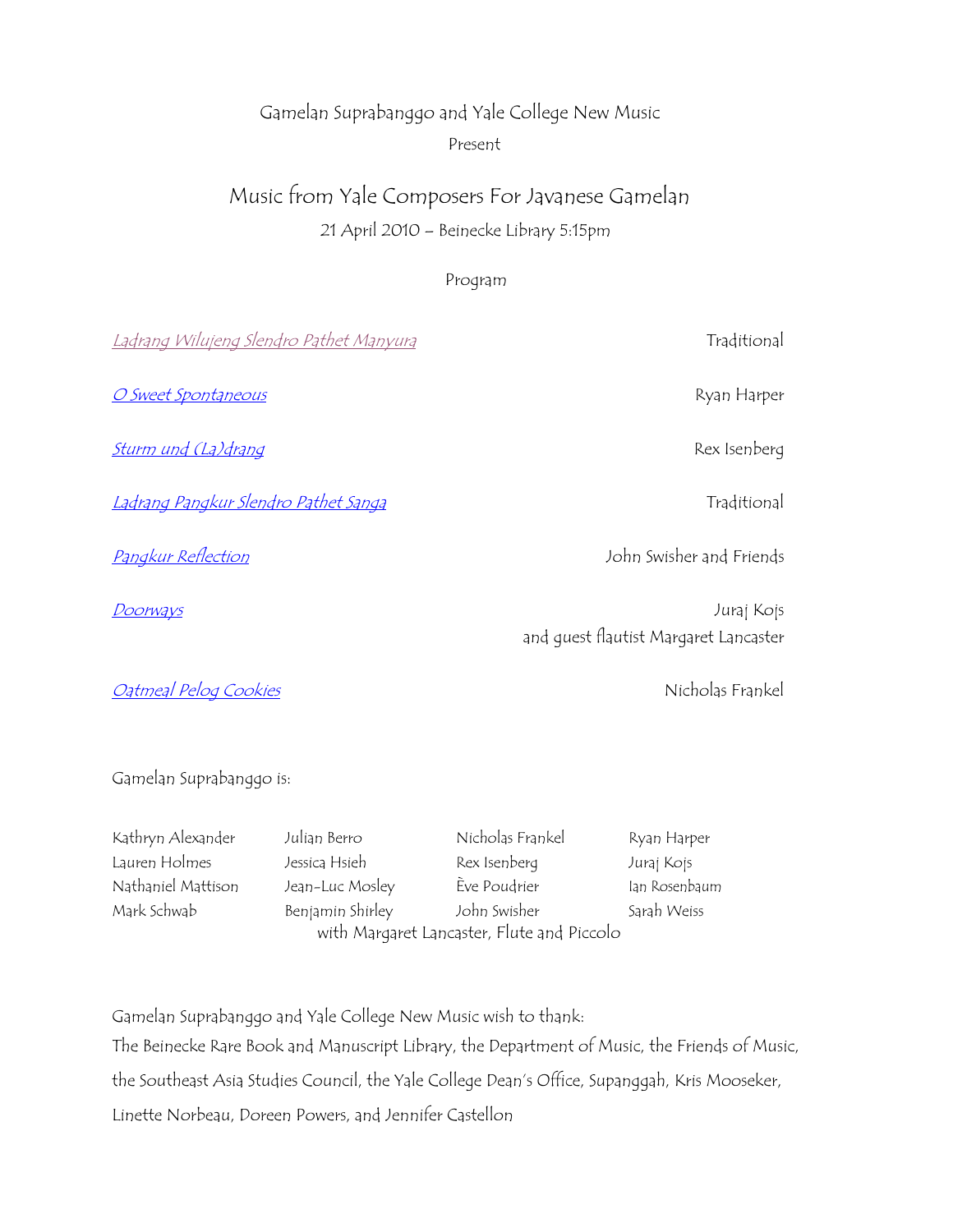## Composers' Notes

#### Ladrang Wilujeng Laras Slendro Pathet Manyura – Traditional

A piece from the traditional Central Javanese repertoire often performed at the beginning of events in order to ensure prosperity and good luck for all in attendance.

#### O Sweet Spontaneous — Ryan Harper

O sweet spontaneous, written for Javanese gamelan and electric guitar, is a setting of e e cummings's poem of the same name. The piece is written in a semi-traditional Javanese style, with a pre-composed balungan, or core melody, serving as the framework from which the elaborating instruments derive their parts. As a result,  $O$ sweet spontaneous is both through-composed and indeterminate. The piece is written in the sléndro scale with the addition of *pélog* pitch 2.

#### Sturm und (La)drang - Rex Isenberg

The purpose of this piece is to explore some of the fundamental conventions of gamelan music by disturbing them selectively, juxtaposing deviant sections with music strictly in the Javanese style. In six sections, the intrigue of the piece is how selective alterations in some sections of the piece affect the elaborating and punctuating instruments, and how these altered sections could be made to seem natural among traditional forms.

Three of the sections are original compositions based strictly on Javanese forms and obey many of the constraints of Javanese compositional practice. However, the first section is comprised of alternating five- and seven-beat measures, lengths that do not appear in traditional Javanese music. I based the elaborating and punctuating parts for this section on Javanese tropes to retain a traditional feel, but expanded and modified them to fit the extended measure lengths. This creates a traditional sounding texture with an unconventional rhythmic structure.

Sections 2 and 4 are played in both scales simultaneously, which is unusual in Javanese music. Instead of simply composing a melody in which both scales are played at once, I composed a melody from the aggregate scale, alternating scales on every note in the second section and every measure in the fourth. The elaborating parts again behave conventionally, but borrow notes from both scales to accommodate the melody. Once again, by moderating the level of deviation from Javanese convention, I was able to retain a more traditional sound. Each section differs from the last in its degree of deviation from Javanese convention, but the overall arc of the piece scale-wise is from the five-note slendro scale to the seven-note pélog scale, and then back to *slendro*, with biscalar movements in between.

Composing this piece was a challenge, especially since I knew nothing about gamelan in September. As I began to understand this music better and the way in which it is constructed in Java both by playing in the ensemble itself and taking Professor Weiss' course in the fall, I quickly realized that none of my old composition tricks - lush harmony, thick chromaticism, rhythmic spontaneity, and colorful orchestration - were suited to this music or this ensemble. However, by forcing myself to start over and invent a new set of tricks for this piece, with conventions of Javanese form and function in mind, I not only discovered a new side of my compositional ability but also was able to write a truly unique piece that speaks to art of composition in both Java and the West.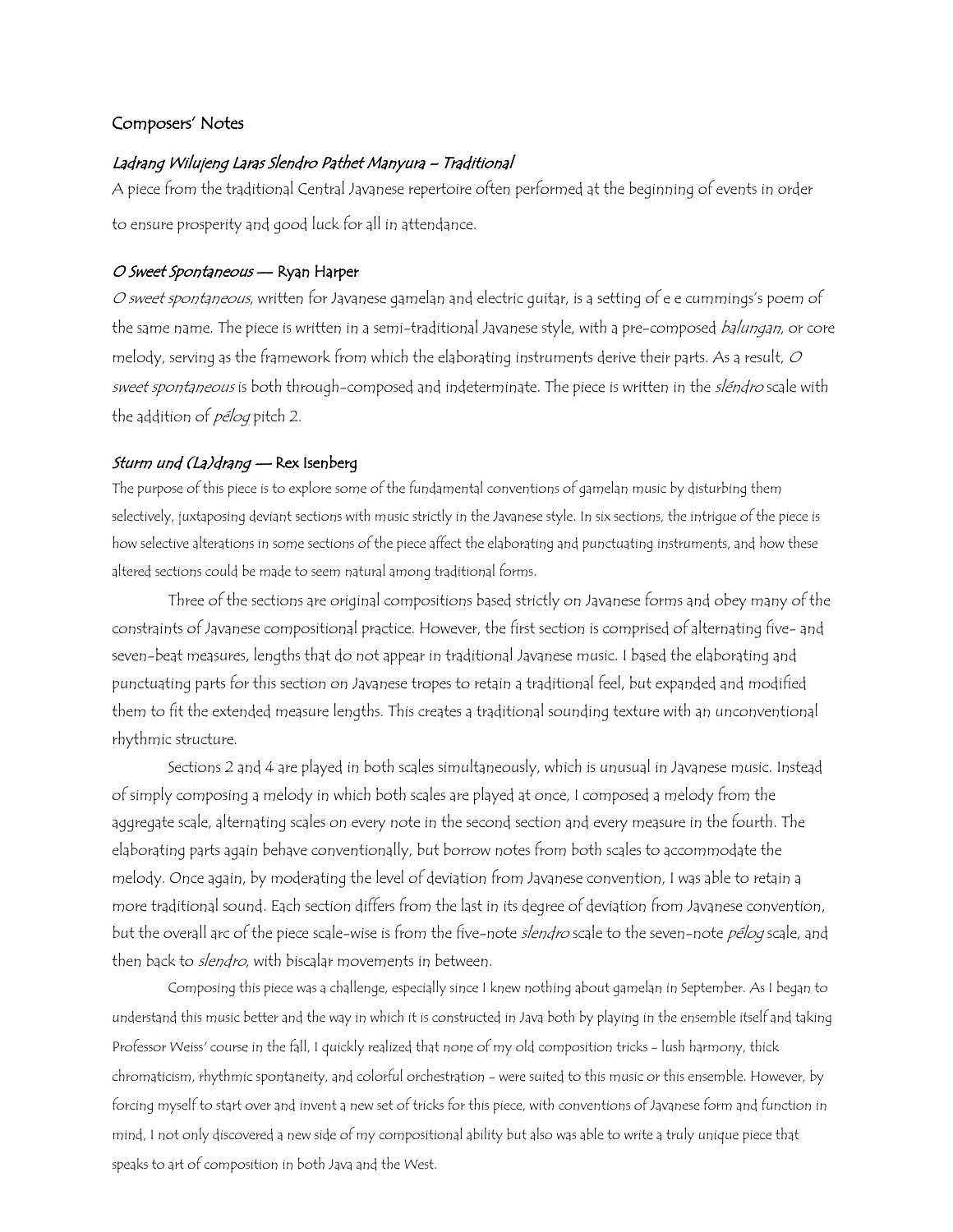I would like to thank Professor Alexander and Professor Klingbeil for their support for this project, and Professor Weiss for introducing me to gamelan, helping me fall in love with Javanese music, and advising me throughout the year on this project.

### Pangkur Reflection – John Swisher

As the name suggests, this tune is inspired by the gamelan piece Ladrang Pangkur played briefly before mine. The head features a syncopated interpretation of the original balungan line, which becomes more embellished when repeated (alluding to the "elaborating instruments" of a gamelan ensemble such as the *gender* and rebab). The new harmonization permits use of pentatonic scales - approximations of the Javanese slendro scale – over parts of the solo form. While the tune references the basic melodic structure and cyclic form of the original gamelan piece, it also introduces new musical devices: freer improvisation, thicker harmonization, and heavier ornamentation.

#### Doorways – Juraj Kojs

in the shadow in the light within the cracks majestic air dancing, rustling, energizing lies their truth and lies their might

dedicated to Margaret Lancaster, Sarah Weiss and Yale Gamelan Suprabanggo

#### Oatmeal Pelog Cookies – Nicholas Frankel

Oatmeal Pelog Cookies explores some of the unusual polyphonic space of the pelog scale. It takes a brief look at three different types of harmonic texture that, to my ears, evoke the textures of three different types of oatmeal cookie: crispy, chewy and crunchy.

The piece also is an exploration of part-writing for the core instruments that typically play the same material in concert. Specifically, the saron, which typically carry the melody in unison,

operate more like elaborating instruments in this piece by playing patterns of comparatively slow interlocking notes. As the piece moves back and forth between two of the harmonic cookie textures (crunchy and chewy), the rhythmic textures become more nuanced. The number of elaborations per beat, or irama, becomes more dense, leading the piece toward a crispy conclusion in which all the parts snap back into unison.